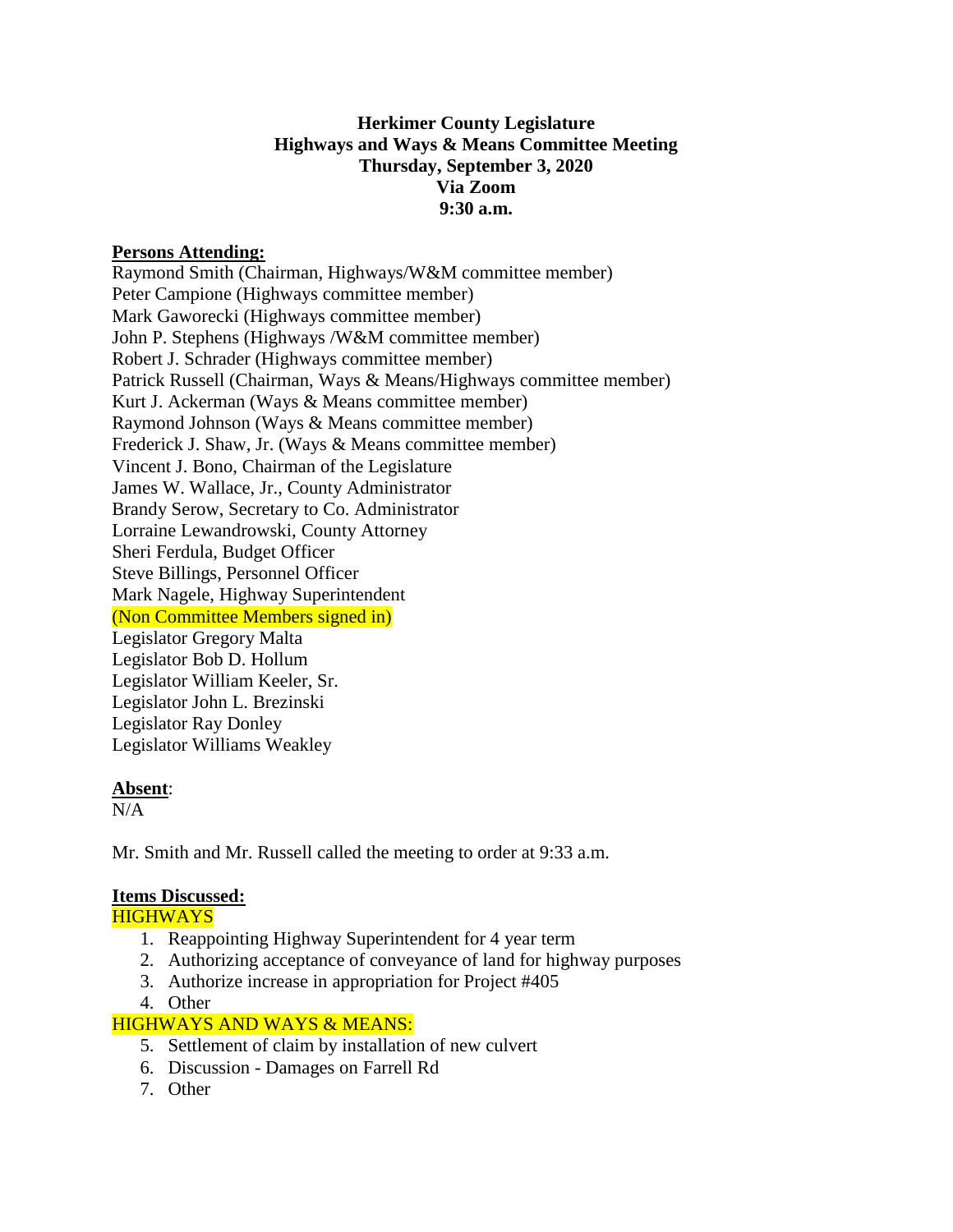#### **Committee Vote Record: HIGHWAYS**

Mr. Smith: "First item on the agenda is reappointing the Highway Superintendent for a four year term. May I have a motion?"

Mr. Stephens: "How are we going to discuss this in open session?"

Mr. Smith: "What would you like to discuss?"

Mr. Stephens: "Same thing we discussed last time."

Mr. Smith: "I thought we looked into that and were satisfied with the results of the investigation?"

Mr. Bono: "If you would like to go into executive session that is up to you John."

Mr. Stephens: "Well who discussed it and who came to the conclusion?"

Mr. Smith: "Jim and Steve met with Mark and went over everything. Jim would you like to tell them?"

Mr. Wallace: "I'd rather go into executive session."

Item #1 - On motion of Mr. Russell, seconded by Mr. Gaworecki, the committee went into Executive Session at 9:43 a.m., under Public Officer's Law, Section 105 (f). Discussion was held. On motion of Mr. Bono, seconded by Mr. Schrader, the committee came out of Executive Session at 9:57 a.m. On motion of Mr. Schrader, seconded by Mr. Campione for Highways, Item #1 was voted on, approved and moved for Resolution. Yes: Smith, Campione, Gaworecki, Schrader, Russell, Bono (6). No: Stephens (1).

Mr. Smith: "The second item on the agenda is authorizing acceptance of conveyance of land for highway purposes."

Item #2 - On motion of Mr. Bono, seconded by Mr. Campione for Highways, Item #2 was voted on, approved and moved for Resolution. Unanimous.

Mr. Smith: "Number three, authorize increase in appropriation for Project #405. This is the same place, the bids came in and they are \$50,000 higher than what we approved at the last meeting."

Mr. Russell: "Why is this just under highways and not under both?"

Mr. Wallace: "It is budgeted money Pat."

Mr. Russell: "My other question is then if this came over budget why are we doing this? We didn't do the bridge in Old Forge."

Mark Nagele: "I can respond to that. The actual bid was \$296,000, our appropriation was \$300,000, the additional \$50,000 is for construction inspection for our consulting engineer. It's a pretty complicated problem, a really complicated project. There is a house probably 50 feet from the bank. So the increase in cost is more because the construction cost came in higher than anticipated by about \$50,000. This is just to cover the construction inspection.